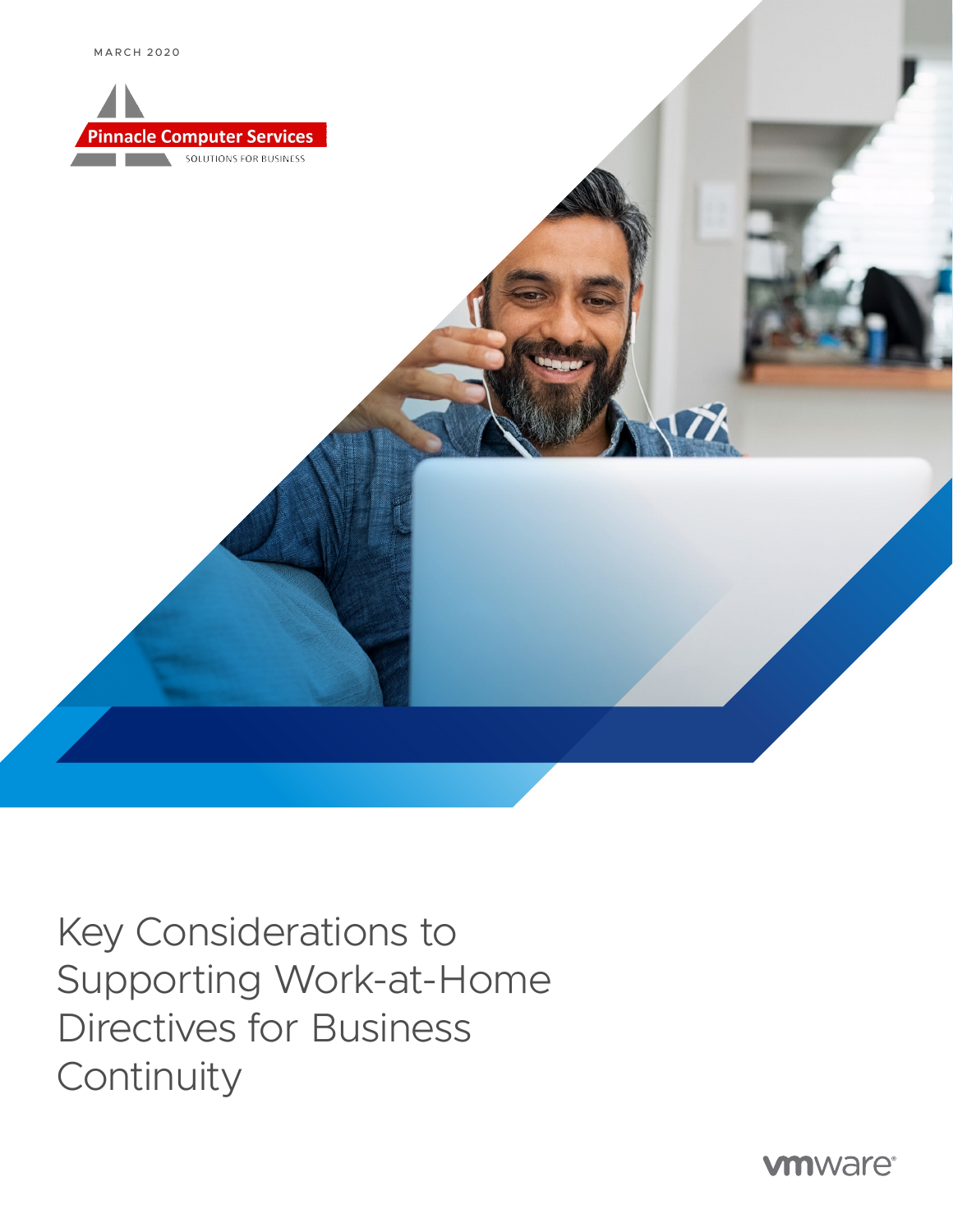## Table of contents

| Knowing where key applications and data reside 4                          |
|---------------------------------------------------------------------------|
| Knowing which devices will connect (corporate-owned, personal, or both) 4 |
| Understanding organizational collaboration and communication 4            |
|                                                                           |
| Empower Your Employees to Work from Home with VMware Solutions 5          |
|                                                                           |
|                                                                           |
|                                                                           |
|                                                                           |
|                                                                           |
|                                                                           |
| Build an Intentionally Remote-First Work Strategy8                        |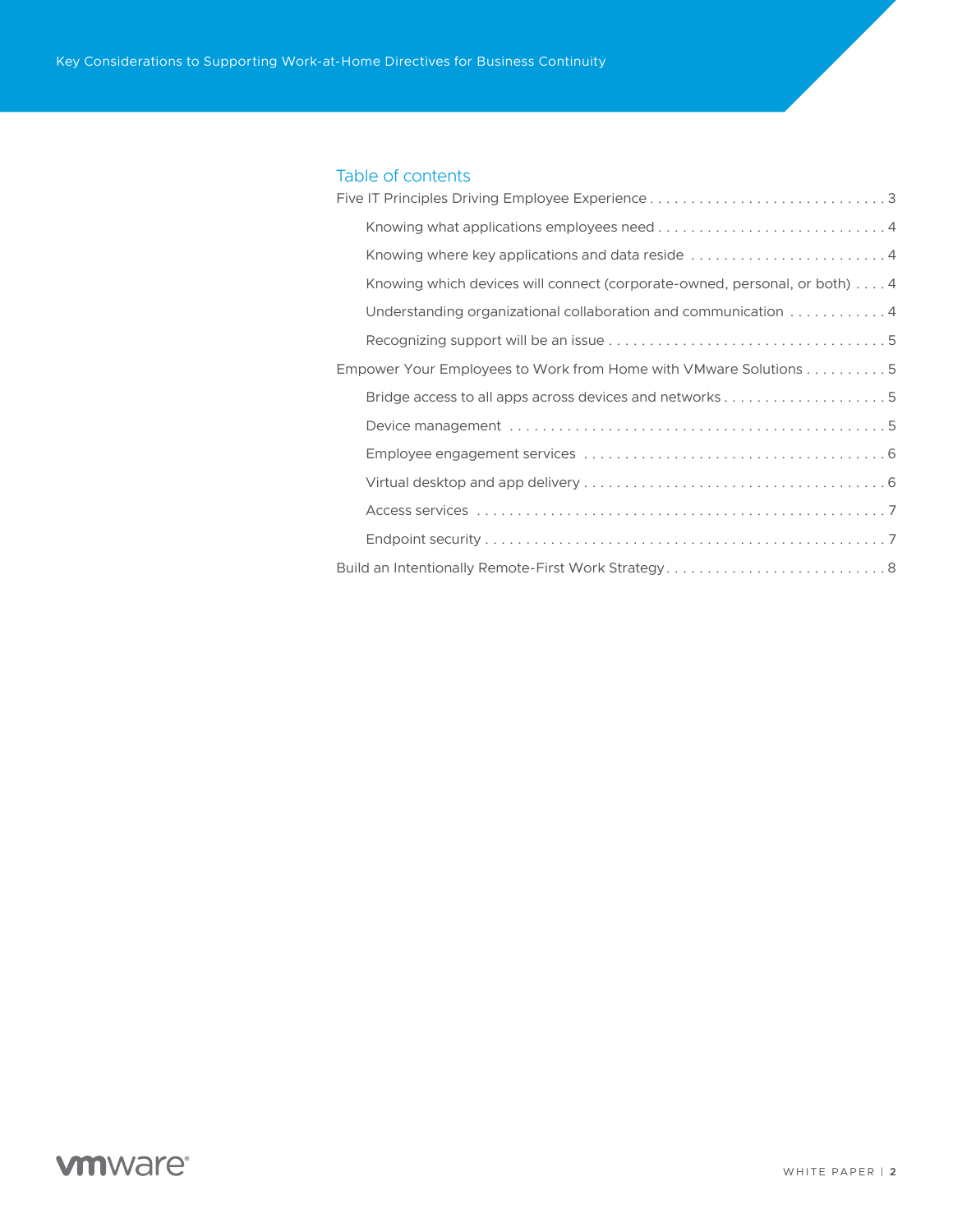Extraordinary events have the potential to change company culture faster than any other action. A natural disaster or pandemic, for example, prompts organizations to quickly review or put in place new, out-of-office work processes and technologies to reduce employee productivity losses when self-, executive-, or governmentmandated employee isolation is necessary.

There's no silver bullet for changing employee experience when a disruption occurs. Yet organizations can make progress today that will improve how their employees work from home while accelerating enterprise-wide, remote-first goals with a digital workspace strategy.

### <span id="page-2-0"></span>Five IT Principles Driving Employee Experience

The steps leadership takes now to boost digital employee experience can quickly become the foundation for digital business or mission advantage later. That's if IT and executive teams understand and agree on some basic, not necessarily new, principles:



What applications employees need



Where key applications and data reside



How employees currently (and will be expected to) access work resources



How leadership and employees currently (and will be expected to) communicate and collaborate



What help employees will have available if and when issues arise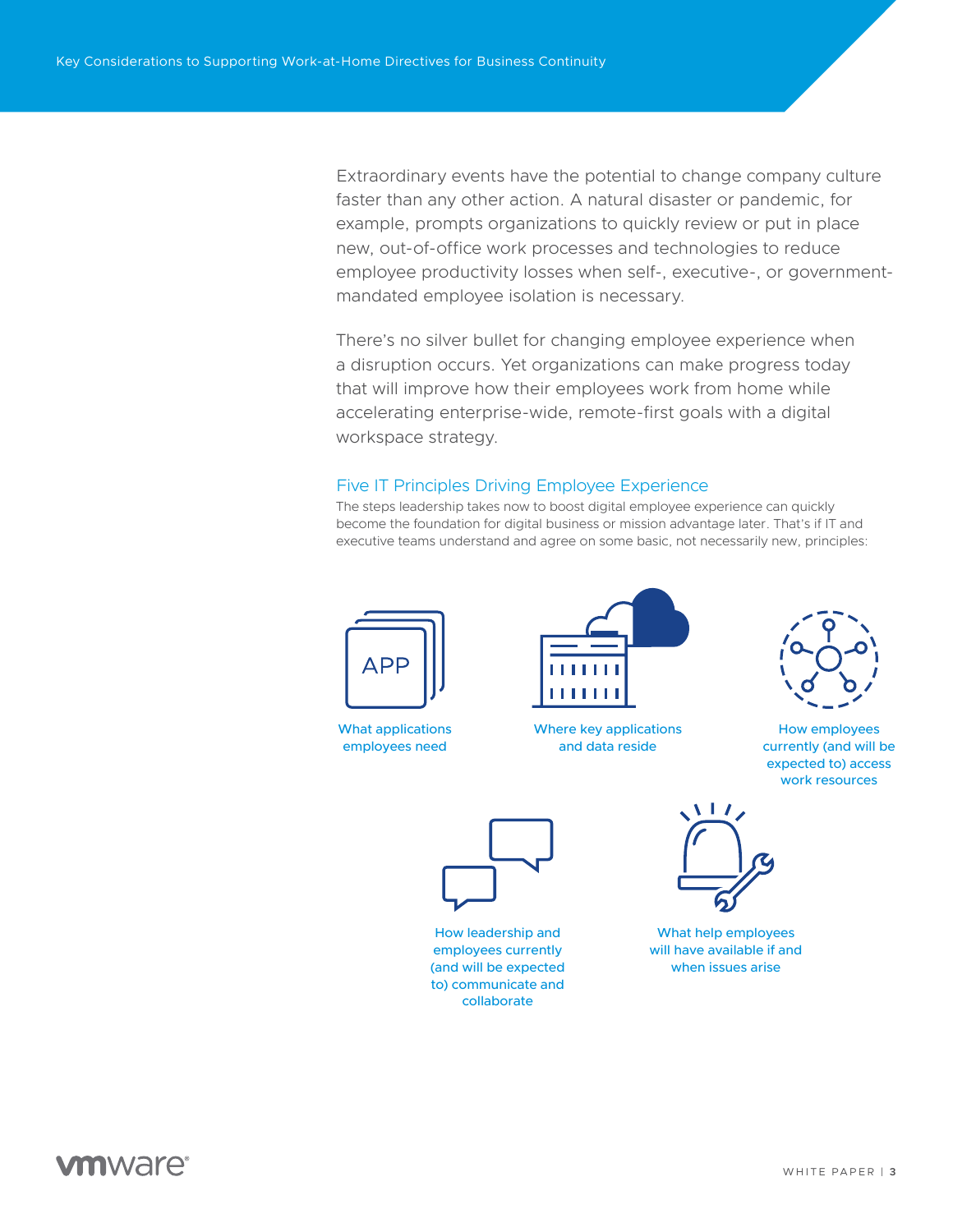

### <span id="page-3-0"></span>Knowing what applications employees need

Applications drive modern business—from customer experience to supply chain operations. While many knowledge workers—those primarily working regular hours, from traditional office locations—may be well positioned for remote work because they primarily use popular productivity applications, others are not.

Desk-less employee populations, those in case work or hospitality, clinicians and technicians, for example, may report somewhere before moving throughout their days to accomplish tasks. If employees are mandated to work from home beyond a week or two, will the critical applications other than email that they require be accessible from everywhere without incurring risk to the business? Making a list and understanding the impact of each application's use beyond the corporate network is imperative for both business and IT leaders.



### <span id="page-3-1"></span>Knowing where key applications and data reside

With a list of applications that each department or group considers mission critical in hand, IT staff can begin to assess where each application and its data reside—on premises in a corporate data center or in a private or public cloud—and all of the dependencies. For example, traditional client-server, .NET, and Java applications are often tethered to corporate networks for data and are highly dependent on client configurations. In contrast, internal, browser-based applications have client-device portability, yet still rely on corporate network app servers for delivery. Most flexible, SaaS applications simplify delivery because there's no dependency on the corporate network—unless IT has already-established access controls that require devices to be on the corporate network to access them.



<span id="page-3-2"></span>Knowing which devices will connect (corporate-owned, personal, or both) Only after knowing what applications employees need and where data resides can IT and

business leaders effectively strategize about what devices can and should be permitted to connect into the enterprise, and how. Corporate-owned laptops are often pre-provisioned with VPN connections to allow for mobility and application portability.

Yet if those devices leave the corporate network for extended periods of time, how will IT support management updates, patching, and policies that reduce enterprise risk? And how should IT think about scenarios where it's too late to provision new laptops and employees are forced to connect with personal devices—from smartphones and iPads, workstations and PCs—running a variety of operating systems and unsupported software? Knowing that devices might be exposed to malicious Internet attacks and then reintroduced to the corporate network is a headache that IT teams can prepare to prevent.



#### <span id="page-3-3"></span>Understanding organizational collaboration and communication

In industries like information technology and increasingly financial services where an organization's executives and knowledge-workers may already be accustomed to engaging with staff, colleagues, customers, and partners through online channels—from video conferencing to email and instant messaging—interruptions may be minimal. However, when the need arises for the organization and all of its employees (e.g., sales, tellers, maintenance, etc.) to collaborate and communicate more extensively or all the time through software, downtime can occur as executive staff, department heads, and individuals take time to become familiar with new ways of working.

To minimize disruption, IT and executive leaders must come together quickly when a workforce is suddenly more distributed than ever to document the many ways day-to-day communications happen at jobsites, in banks, clinics, and elsewhere before being able to introduce new virtual workflows and processes to support working remotely.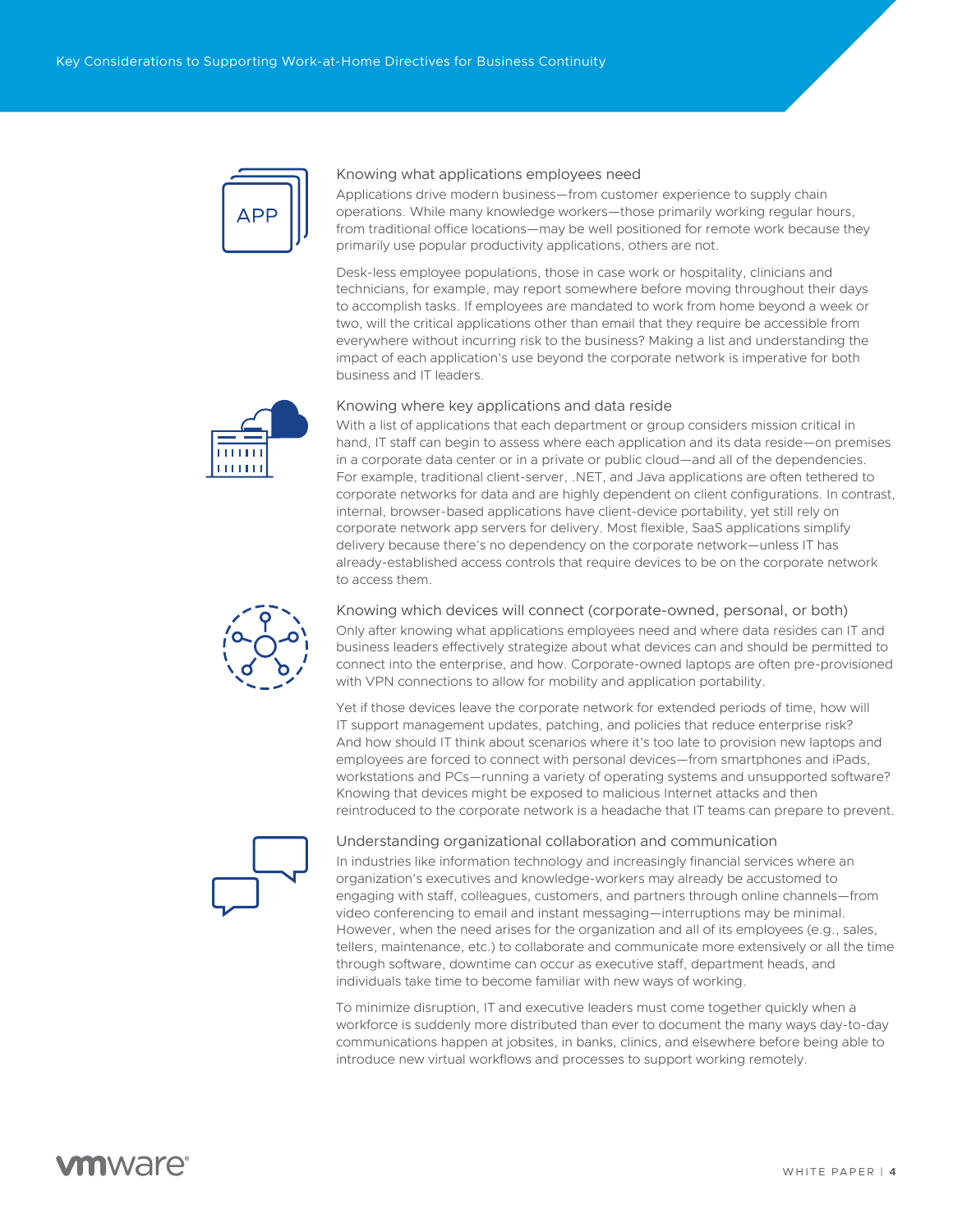

#### <span id="page-4-0"></span>Recognizing support will be an issue

Among the biggest work-from-home unknowns is what level of support employees will need, with which apps and from what devices, at what places and what times. IT and business leaders or teams can map current processes to discover the biggest gaps and work to close them before further disruption. This includes reviewing remote support ticketing options, self-service opportunities, staffing, and more.

In tight talent markets, employees have options and providing a powerful work-at-home experience is a differentiator. *[Recent survey results](https://www.vmware.com/radius/digital-employee-experience-infographic/)* reveal 73 percent of employees and HR decision-makers agree flexibility of tools (e.g., technology, apps, and devices) that they might need to use for work would influence their decision to apply or accept a position at a company.1

### <span id="page-4-1"></span>Empower Your Employees to Work from Home with VMware Solutions

In today's application-centric businesses, solving for each device, application, compliance rule, identity, and authorization is too difficult in the best of times, let alone in a crisis. IT teams have never been staffed, budgeted, nor incented to sort through the various combinations of clients, connections, compliance issues, application types, and authentications to ensure they all work. This situation has been acceptable until now because most employees working within the corporate network—with a domain login to a trusted computer and working email onsite and off-site—were satisfied. When every employee has to work remotely, that assumption may no longer be valid.

The current workforce realizes enterprise IT environments are complex. Yet as disruptive periods occur with more regularity, talented employees will begin inquiring about employee experience more often. That's why organizations seeking to successfully deliver optimal employee experience—with less risk when staff is mandated to work from home are choosing the VMware digital workspace.

The end-to-end platform, powered by VMware Workspace ONE® integrates access control, application management, and multiplatform endpoint management to deliver a consistent, unified workspace across any computing environment.

#### <span id="page-4-2"></span>Bridge access to all apps across devices and networks

Enterprise business and IT leaders can count on the Workspace ONE platform to bridge access to all applications, across devices and networks, boosting three key initiatives:

- IT modernization
- Employee engagement
- Zero-trust security

#### <span id="page-4-3"></span>Device management

Through Workspace ONE, enterprise IT staff can register any device—laptop, tablet, smartphone, desktop PC or Mac—requiring access to corporate resources and continuously monitor it with intelligent insights and automation. The solution enables device health by aggregating and correlating device, app, and user data while identifying opportunities to reduce IT cost, improve security, and optimize experience.

For organizations with corporate-managed devices for employees working from home, the solution saves IT administration time by quickly understanding the complete state of each device and managing it from the cloud anywhere the device connects to the Internet. For employees working from home using personal devices, such as smartphones and tablets, Workspace ONE simplifies IT management, enabling IT to isolate corporate information from personal apps while applying minimal conditional access rules to keep corporate resources protected.

"This is an opportunity to take a good look at what you and your company are and aren't good at when it comes to communication and productivity."<sup>2</sup>

— TECHCRUNCH

<sup>1</sup> Vanson Bourne. "The Digital Employee Experience." May 2019.

<sup>2</sup> TechCrunch. *["How to work during a pandemic."](https://techcrunch.com/2020/03/01/how-to-work-during-a-pandemic/)* Devin Coldeway, March 2020.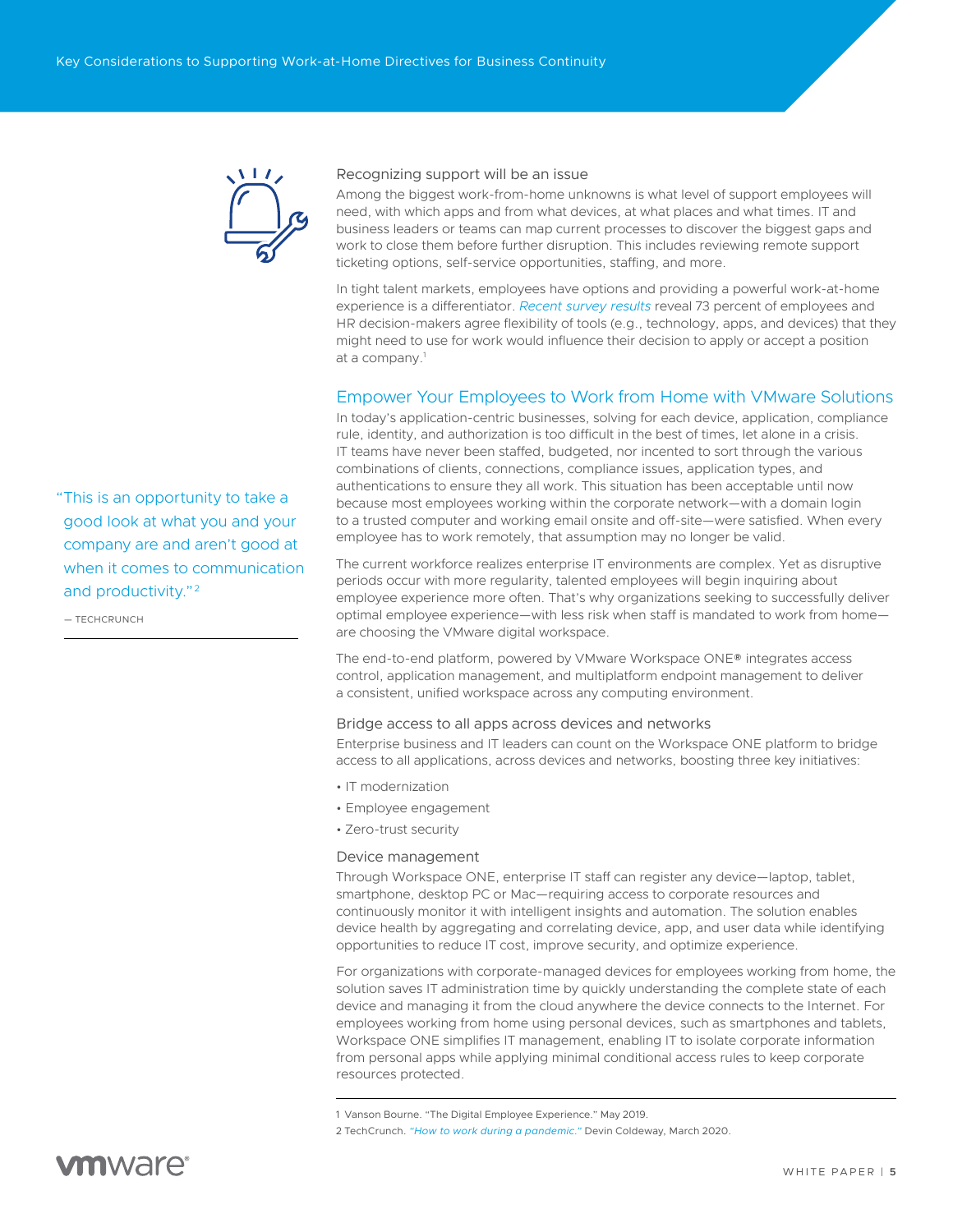Enterprises using the VMware digital workspace can drive consistent processes and policies across iOS, Android, Windows 10, macOS, Chrome OS, and more—wherever workers use their devices. It features a real-time, cloud-based approach to complement or replace legacy product cost and lifecycle management.

The comprehensive VMware platform has multiple zero-touch options for mobile, macOS, and Windows 10 PCs so IT teams can simply onboard new devices and users. It supports over-the-air configuration, policies, patches, and updates through automated policies. IT teams can easily entitle, provision, and deploy apps across devices and prevent data loss. They can distribute apps—even large Win32 apps—efficiently over the air or with peer-to-peer distribution. And with Workspace ONE® Assist, IT and help desk staff can troubleshoot and resolve Android, iOS, macOS, and Windows device issues in real time through both remote management and remote takeover capabilities.

Hiring doesn't have to stop during mandated work-from-home periods. A unique feature of the VMware digital workspace is the capability IT staff has to drop-ship cloudprovisioned laptops directly to new hires working remotely, enabling compliance.

#### <span id="page-5-0"></span>Employee engagement services

Workspace ONE improves employee experience for prospects, new hires, and long-time talent mandated to work from home. The single-destination Workspace ONE® Intelligent Hub provides workers with unified and automated onboarding workflows, an updated application catalog, and access to Hub services. The Intelligent Hub app also delivers native apps for installation.

The following Hub services promote an intrinsically secure, consistent, cross-platform experience for individuals and the company to communicate and collaborate:

- VMware Workspace ONE® Notifications Provides IT-administered push and in-app notifications with custom data or connections to third-party business systems with VMware Workspace ONE® Mobile Flows.™
- VMware Workspace ONE® Catalog Empowers employees to view, launch, and install all application types (e.g., web, SaaS, virtual, and cloud-native) with single sign-on (SSO), no matter what device they use for work.
- VMware Workspace ONE® People Enables workers to quickly look up colleagues via an employee directory; includes organization chart with name, email, phone, and search.
- VMware Workspace ONE® Home Gives employees access to company resources by embedding an intranet or company portal.
- VMware Workspace ONE® Assist Providers workers with access to frequently asked questions (FAQs) and knowledgebase (KB) articles to solve issues independently, so they can continue to be productive. A virtual digital assistant, or chatbot, embedded in the Intelligent Hub app also provides rapid answers, helping IT teams speed resolution when employees working away from the office have questions.

#### <span id="page-5-1"></span>Virtual desktop and app delivery

Vital to any digital workspace solution driving a remote-first strategy is support for cross dependencies between local Windows applications still residing on many enterprise systems. Workspace ONE with VMware Horizon® Service can resolve conflicts when applications require specific configurations, browsers, plug-ins, and more, particularly where there are known issues with application interactions.

Workspace ONE with Horizon Service also supports the mission-critical networking requirements of highly regulated industries, such as healthcare and government. Virtual desktop infrastructure (VDI) using virtual desktops as proxies enables complete isolation of client endpoints—preventing devices and their applications from ever touching the corporate network.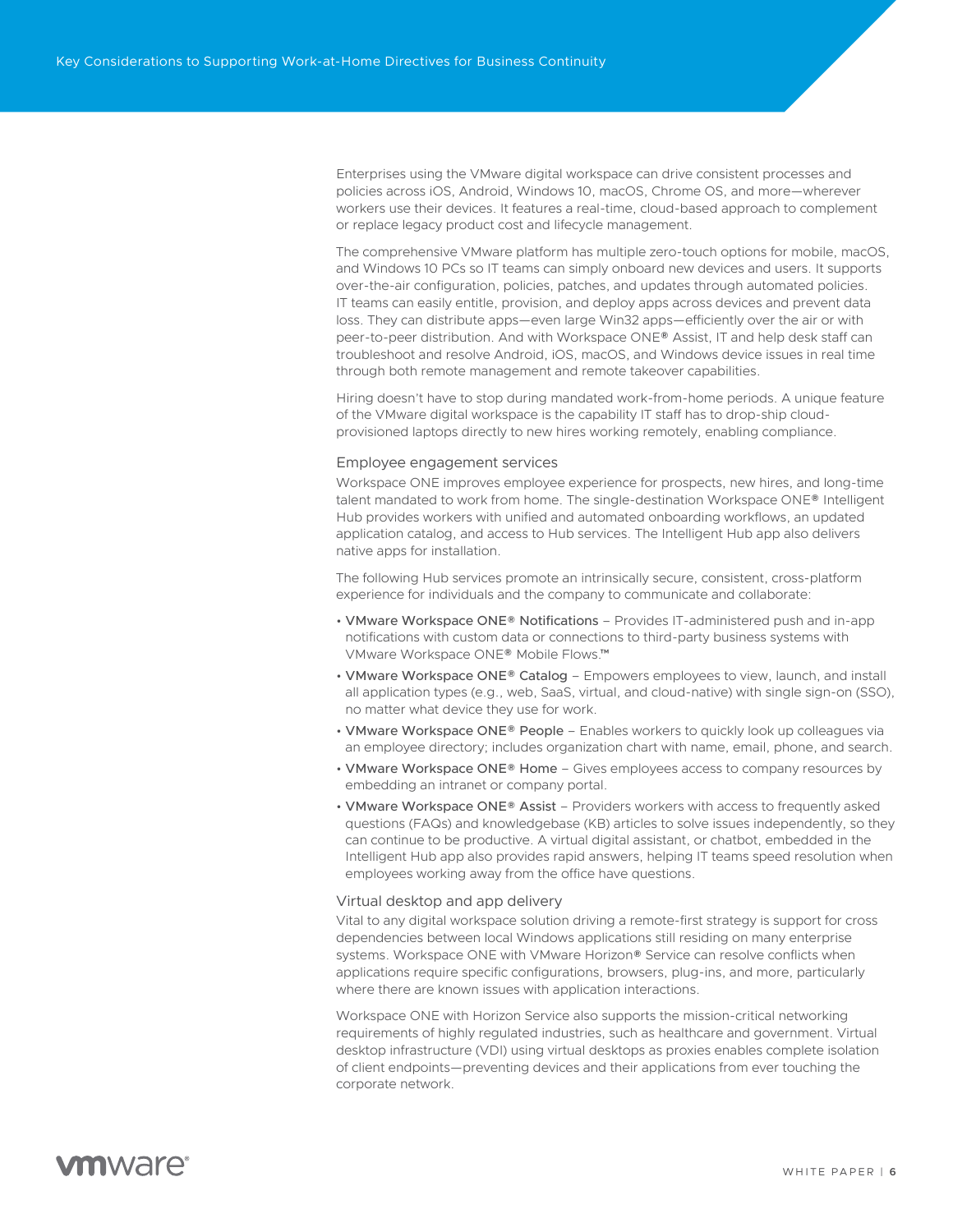If an organization typically provides workers with laptops, VDI permits remote access from any bring-your-own device with a browser. It spans on-premises data centers and cloud environments, providing these integrations and turnkey benefits:

- On premises IT teams using the VMware digital workspace platform with existing virtual infrastructure and capacity can simply add existing VDI resources through VMware cloud orchestration and hyperconverged infrastructure such as VMware Cloud Foundation,™ powered by Dell EMC VxRail.
- Hybrid and multi-cloud IT teams using the VMware digital workspace platform without capacity can quickly stand up new virtual desktops via VMware Horizon® Cloud on Azure, or VMware Horizon® 7 on VMware Cloud™ on AWS, even taking advantage of a free trial to quickly assess capabilities.
- Remote access to physical PCs IT teams using the VMware digital workspace platform can set up remote access to physical Windows 10 PCs that must stay within the corporate office or perimeter, enabling remote work to continue from anywhere.

#### <span id="page-6-0"></span>Access services

Security threats are always top-of-mind for IT and business leaders, and can add to the uncertainty of confidently asking employees to work from home. Even with reliable VPN technology, IT staff is concerned about sorting out access and authentication complexity.

Workspace ONE simplifies embracing zero-trust access control. Cloud-based VMware Access Services provide SSO authentication with built-in or support for existing multifactor authentication (MFA). The platform also seamlessly integrates with existing cloud identity technologies such as Okta.

Enterprise IT teams can remain confident that their applications and data are protected using a single appliance to bridge on-premises resources through conditional access policies for everything from Microsoft SharePoint and file shares to intranet sites and internal APIs to virtual desktops and applications (e.g., Horizon and Citrix).

#### <span id="page-6-1"></span>Endpoint security

All-employee work-from-home directives are less intimidating to IT teams managing devices with the VMware digital workspace because the platform continuously tracks device state, user details, and authentication context to determine user and device risk. It also automatically allows or denies access, and requires MFA or a remediation for access.

Moreover, IT staff can enforce a desired state for all corporate-issued devices, or assert a minimal state of compliance for each application or connection to sensitive resources. As part of conditional access capabilities, Workspace ONE establishes and maintains policies across identity, device, and application scenarios. Advanced risk analytics detects anomalies that might indicate malicious intent.

The platform is ideal for threat response, too; for example, remediating should employees working from home get caught in a phishing expedition identified through VMware Carbon Black EDR. The platform's automated threat response quarantines users or devices that present heightened risk. And to further protect applications and data, the VMware platform secures data transport, providing a per-app VPN that limits exposure to internal resources by reducing access to specific internal resources.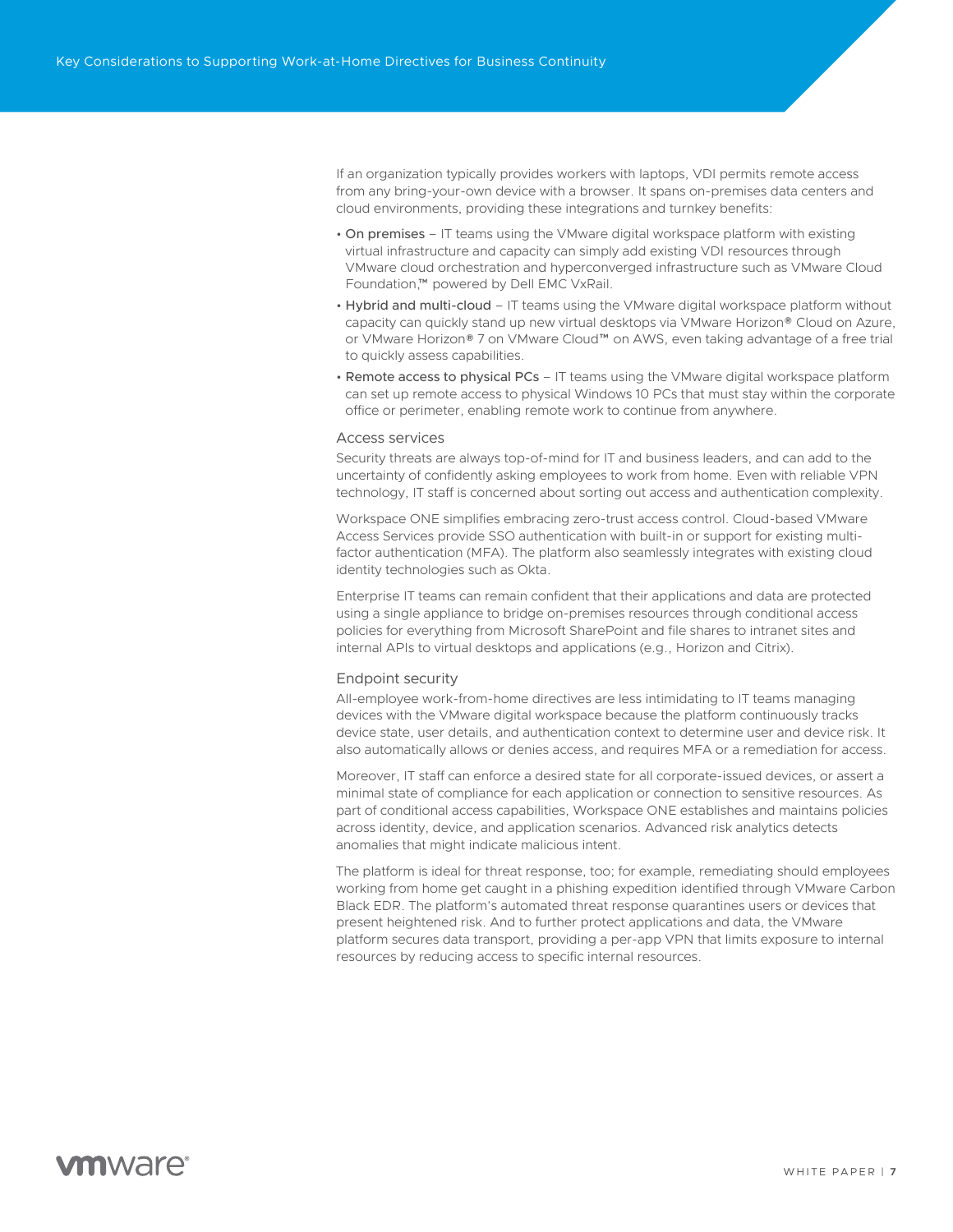### <span id="page-7-0"></span>Build an Intentionally Remote-First Work Strategy

Because there's no stopping Mother Nature and most disruptions are unexpected, enterprises must start preparing now for the next worst-case scenario by intentionally building a remote-first work strategy and digital workspace environment that seamlessly supports their employees, the business, and IT.

No matter where and when they happen, work-from-home directives are shocking to corporate cultures. Organizations already in the process of shifting greater accountability to employees and evolving to outcome-based results may encounter less friction as teams are forced to adapt.

For any organization not yet fully prepared, now is the time to take advantage of shifting mindsets and budget allocations to meet work-from-home expectations today and tomorrow. For teams to rethink security from the inside out and to ensure distributed employees have easy, on-demand access to all the apps and data they need for greater collaboration and productivity—from wherever, whenever they're mandated to work.

To learn more about how VMware supports work-at-home directives impacting business continuity, visit *[our Business Continuity site](https://www.vmware.com/it-priorities/empower-digital-workspace.html#continuity)*.